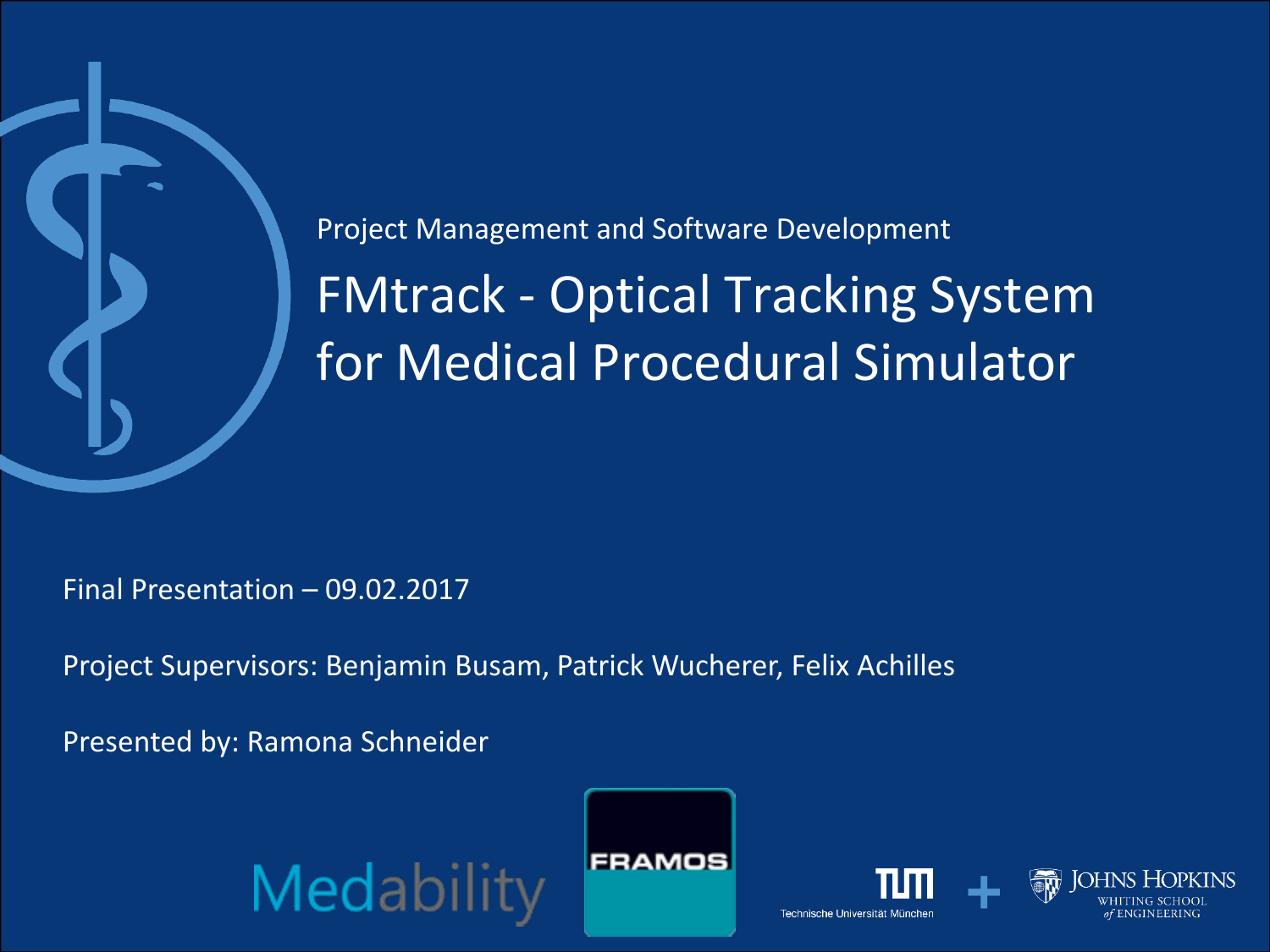## **Problem Statement**

- Automatic identification and tracking of non-rigid medical instruments
- Simulation of medical images
- Goal: Creation of a training/assessment tool for minimally-invasive procedures





Non-rigid instrument[2]

Simulation setup<sup>[1]</sup>



[1] <http://www.medability.de/for-instrument-manufacturers/> (26.10.2016) [2] <https://www.merit.com/interventional-oncology-spine/spine-ablation/ablation/star-tumor-ablation-system/> (07.02.2017)

Computer Aided Medical Procedures February 12, 2017 Slide 2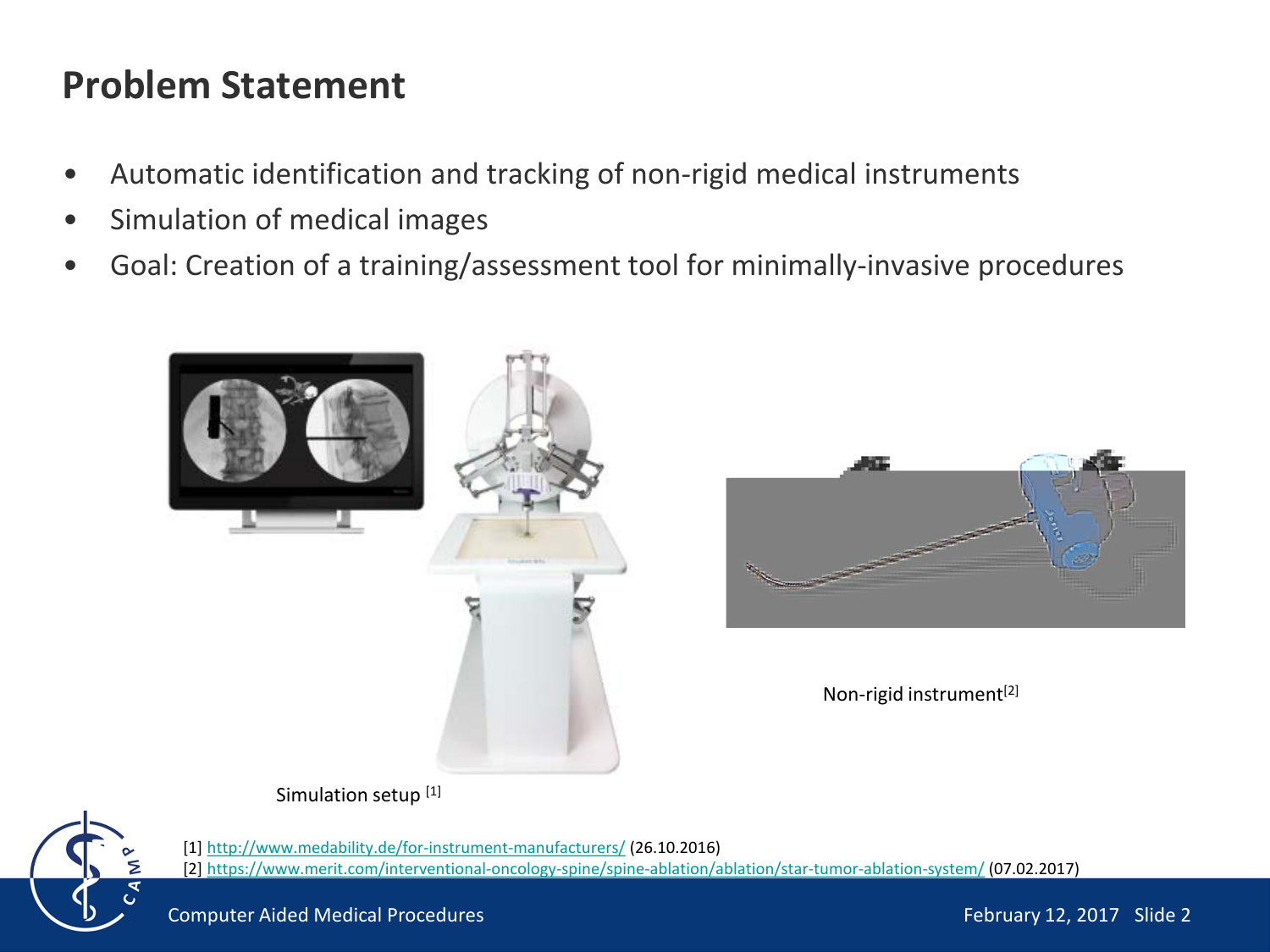# **Original GANTT Project Plan**

|  | W 43/2016  W 44/2016  W 45/2016  W 46/2016  W 47/2016  W 48/2016  W 49/2016  W 50/2016  W 51/2016  W 52/2016  W 1/2017  W 2/2017  W 3/2017  W 4/2017  W 5/2017  W 5/2017  W 5/2017  W 5/2017  W 5/2017  W 5/2017  W 5/2017  W |             |           |                           |                          |                       |   |                    |               |                    |  |
|--|-------------------------------------------------------------------------------------------------------------------------------------------------------------------------------------------------------------------------------|-------------|-----------|---------------------------|--------------------------|-----------------------|---|--------------------|---------------|--------------------|--|
|  | requirements presentation                                                                                                                                                                                                     |             |           |                           |                          |                       |   |                    |               |                    |  |
|  | become familiar                                                                                                                                                                                                               |             |           |                           |                          |                       |   |                    |               |                    |  |
|  | with system                                                                                                                                                                                                                   |             |           |                           |                          |                       |   |                    |               |                    |  |
|  |                                                                                                                                                                                                                               | openIGTLink |           |                           |                          |                       |   |                    |               |                    |  |
|  |                                                                                                                                                                                                                               |             | Interface |                           |                          |                       |   |                    |               |                    |  |
|  |                                                                                                                                                                                                                               |             |           | intermediate presentation |                          |                       |   |                    |               |                    |  |
|  |                                                                                                                                                                                                                               |             |           |                           | <b>Pivot Calibration</b> |                       |   | <b>Tracking</b>    |               |                    |  |
|  |                                                                                                                                                                                                                               |             |           |                           |                          | <b>Rigid Tracking</b> | v |                    |               |                    |  |
|  |                                                                                                                                                                                                                               |             |           |                           |                          |                       |   | Non-rigid tracking |               |                    |  |
|  |                                                                                                                                                                                                                               |             |           |                           |                          |                       |   |                    | Visualization |                    |  |
|  |                                                                                                                                                                                                                               |             |           |                           |                          |                       |   |                    |               |                    |  |
|  |                                                                                                                                                                                                                               |             |           |                           |                          | Testing/documentation |   |                    |               |                    |  |
|  |                                                                                                                                                                                                                               |             |           |                           |                          |                       |   |                    |               | final presentation |  |

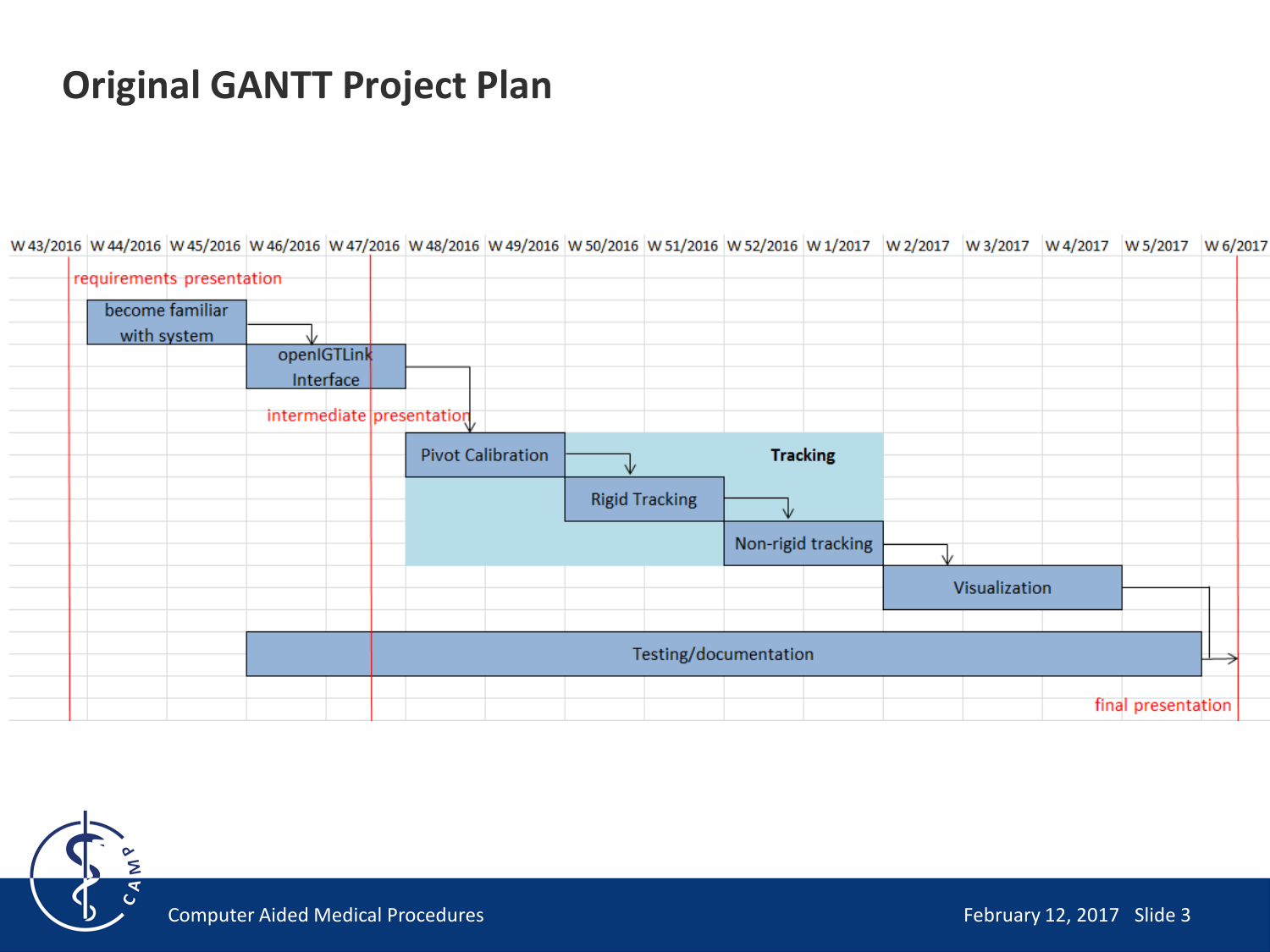# **Actual GANTT Project Plan**

| W 45/ZU10  W 44/ZU10  W 40/ZU10  W 40/ZU10  W 47/ZU10  W 46/ZU10  W 49/ZU10  W JU/ZU10  W JI/ZU10  W JZ/ZU10  W 1/ZU17  W Z/ZU17  W 3/ZU17  W 4/ZU17  W J/ZU17  W 0/ZU1 |                 |             |           |                           |                                      |                       |  |                               |                    |  |
|-------------------------------------------------------------------------------------------------------------------------------------------------------------------------|-----------------|-------------|-----------|---------------------------|--------------------------------------|-----------------------|--|-------------------------------|--------------------|--|
| requirements presentation                                                                                                                                               |                 |             |           |                           |                                      |                       |  |                               |                    |  |
|                                                                                                                                                                         | become familiar |             |           |                           |                                      |                       |  |                               |                    |  |
| with system                                                                                                                                                             |                 |             |           |                           |                                      |                       |  |                               |                    |  |
|                                                                                                                                                                         |                 | openIGTLink |           |                           |                                      |                       |  |                               |                    |  |
|                                                                                                                                                                         |                 |             | Interface |                           |                                      |                       |  |                               |                    |  |
|                                                                                                                                                                         |                 |             |           | intermediate presentation |                                      |                       |  |                               |                    |  |
|                                                                                                                                                                         |                 |             |           | Pivot                     |                                      |                       |  |                               |                    |  |
|                                                                                                                                                                         |                 |             |           | Calibration               |                                      |                       |  |                               |                    |  |
|                                                                                                                                                                         |                 |             |           |                           | <b>Rigid Tracking Implementation</b> |                       |  |                               |                    |  |
|                                                                                                                                                                         |                 |             |           |                           |                                      |                       |  |                               |                    |  |
|                                                                                                                                                                         |                 |             |           |                           |                                      |                       |  | <b>Build/Linking Problems</b> |                    |  |
|                                                                                                                                                                         |                 |             |           |                           |                                      |                       |  |                               |                    |  |
|                                                                                                                                                                         |                 |             |           |                           |                                      | Testing/documentation |  |                               |                    |  |
|                                                                                                                                                                         |                 |             |           |                           |                                      |                       |  |                               |                    |  |
|                                                                                                                                                                         |                 |             |           |                           |                                      |                       |  |                               |                    |  |
|                                                                                                                                                                         |                 |             |           |                           |                                      |                       |  |                               | final presentation |  |

W43/2016 W44/2016 W45/2016 W45/2016 W46/2016 W48/2016 W48/2016 W49/2016 W50/2016 W51/2016 W52/2016 W12/2017 W2/2017 W3/2017 W4/2017 W5/2017 W6/2017

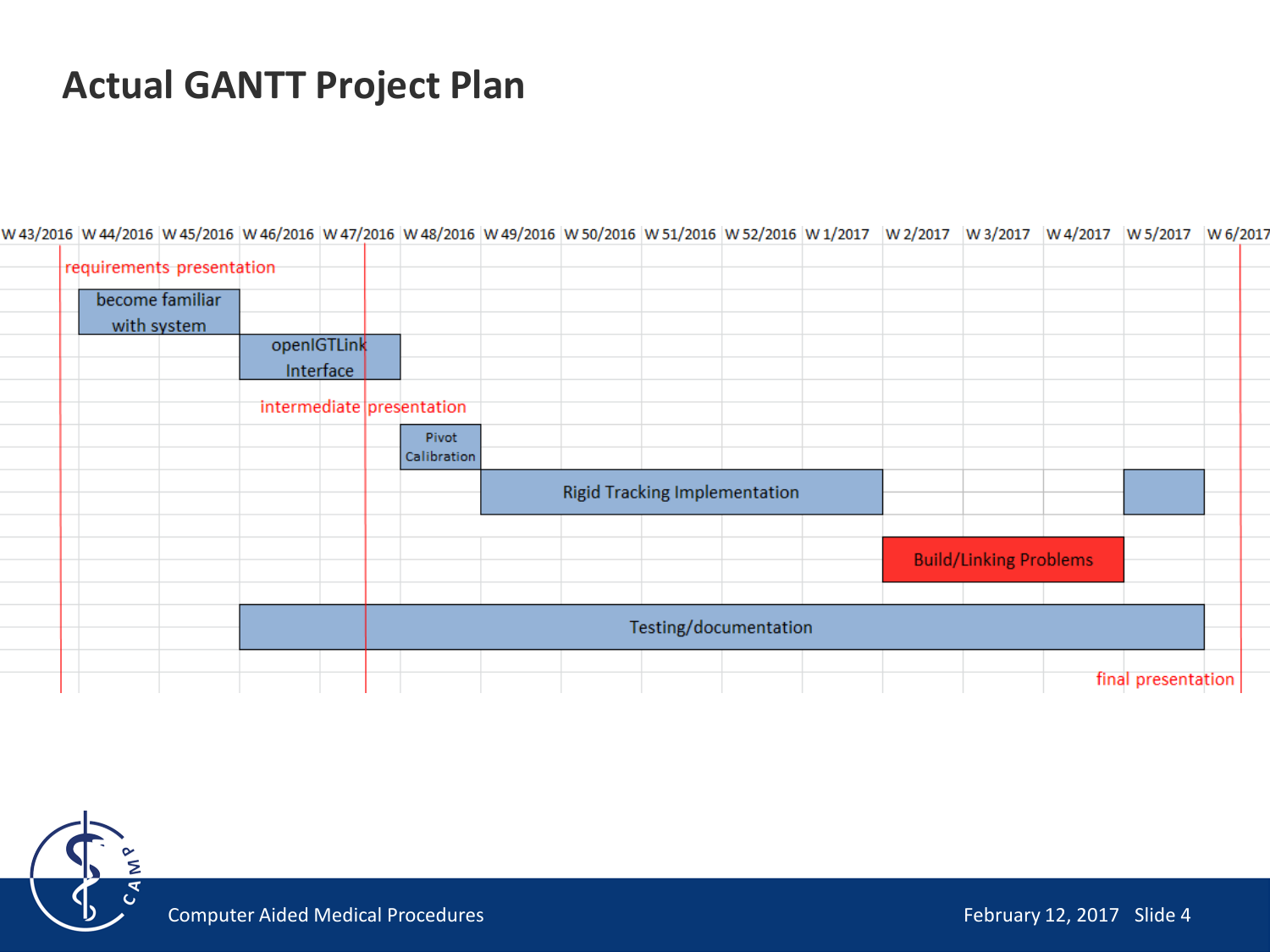# **Requirements**

| requirement                                                                        | achieved                                                               |
|------------------------------------------------------------------------------------|------------------------------------------------------------------------|
| Real-time processing of data                                                       | yes                                                                    |
| Tracking and identification of medical<br>instruments (multiple, rigid, non-rigid) | Rigid: works<br>Multiple: not tested yet<br>Non-rigid: not working yet |
| Simulated images (current instruments,<br>correct position/shape)                  | Instruments, position: works<br>Shape: not working yet                 |

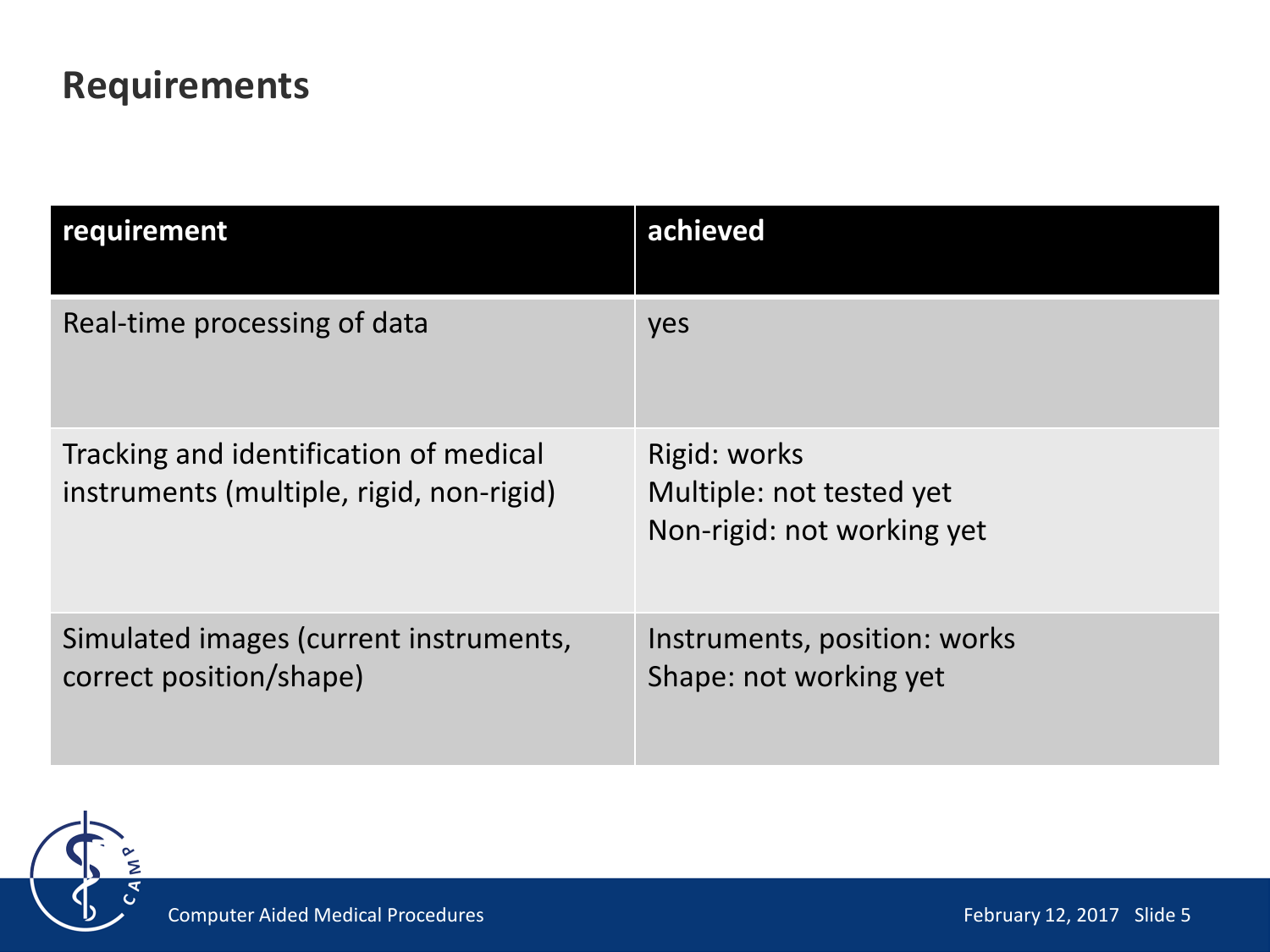## **Components**



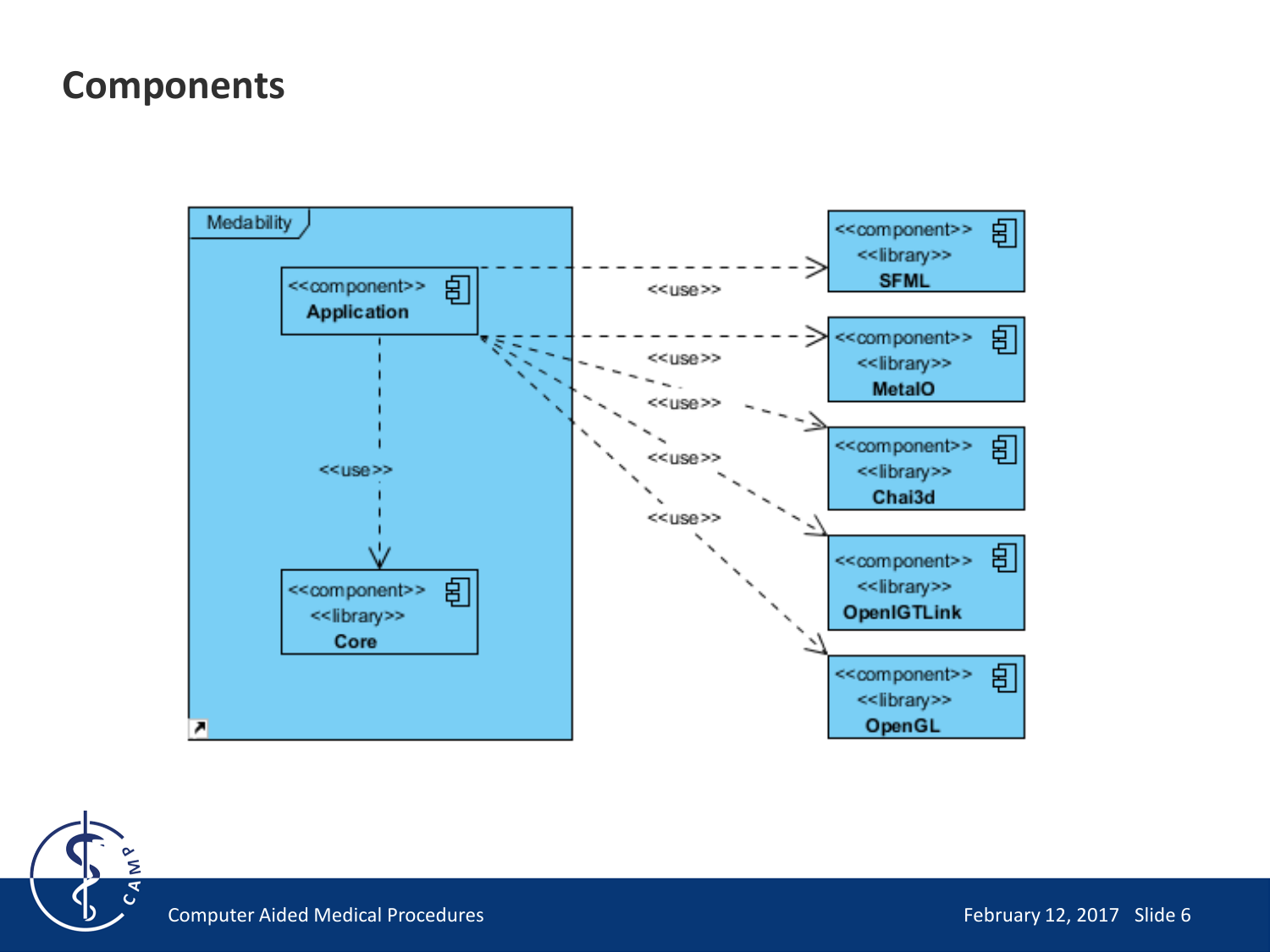## **Class Design**

| <b>FramosTracker</b><br>-instrument_listener: Thread<br>-simulator_listener: Thread                                                                                                                     |               | QThread                                                                                                                                                                                                                                                                                                                                               |  |  |  |  |  |
|---------------------------------------------------------------------------------------------------------------------------------------------------------------------------------------------------------|---------------|-------------------------------------------------------------------------------------------------------------------------------------------------------------------------------------------------------------------------------------------------------------------------------------------------------------------------------------------------------|--|--|--|--|--|
| -m_calibrated: boolean                                                                                                                                                                                  |               | Thread                                                                                                                                                                                                                                                                                                                                                |  |  |  |  |  |
| +FramosTracker(instrument_port: int, simulator_port: int)<br>+update(): void<br>+calibrate(): void<br>+isCalibrated(): boolean<br>+listen(): boolean<br>+getTrackerToWorldPosition(): chai3d::cVector3d | $\mathcal{D}$ | -m_port : int<br>-matrices : std::vector <std::pair<chai3d::cmatrix3d, chai3d::cvector3d="">&gt;<br/>-m_calibrate : boolean<br/>-rot: chai3d::cMatrix3d<br/>-pos : chai3d::cVector3d<br/>+Thread(port:int)</std::pair<chai3d::cmatrix3d,>                                                                                                             |  |  |  |  |  |
| +getLocalPosition(): chai3d::cVector3d<br>+getWorldPosition(): chai3d::cVector3d<br>-computeTipPosition()<br>0n<br>Model<br>-m ots : FramosTracker                                                      |               | +getMatrices(): std::vector <std::pair<chai3d::cmatrix3d, chai3d::cvector3d="">&gt;<br/>+getRotation(): chai3d::cMatrix3d<br/>+getPosition(): chai3d::cVector3d<br/>+setCalibration(calibrate : boolean) : void<br/><math>-run()</math><br/>-ReceiveTransform(socket: igtl::Socket, header: igtl::MessageHeader) : int</std::pair<chai3d::cmatrix3d,> |  |  |  |  |  |

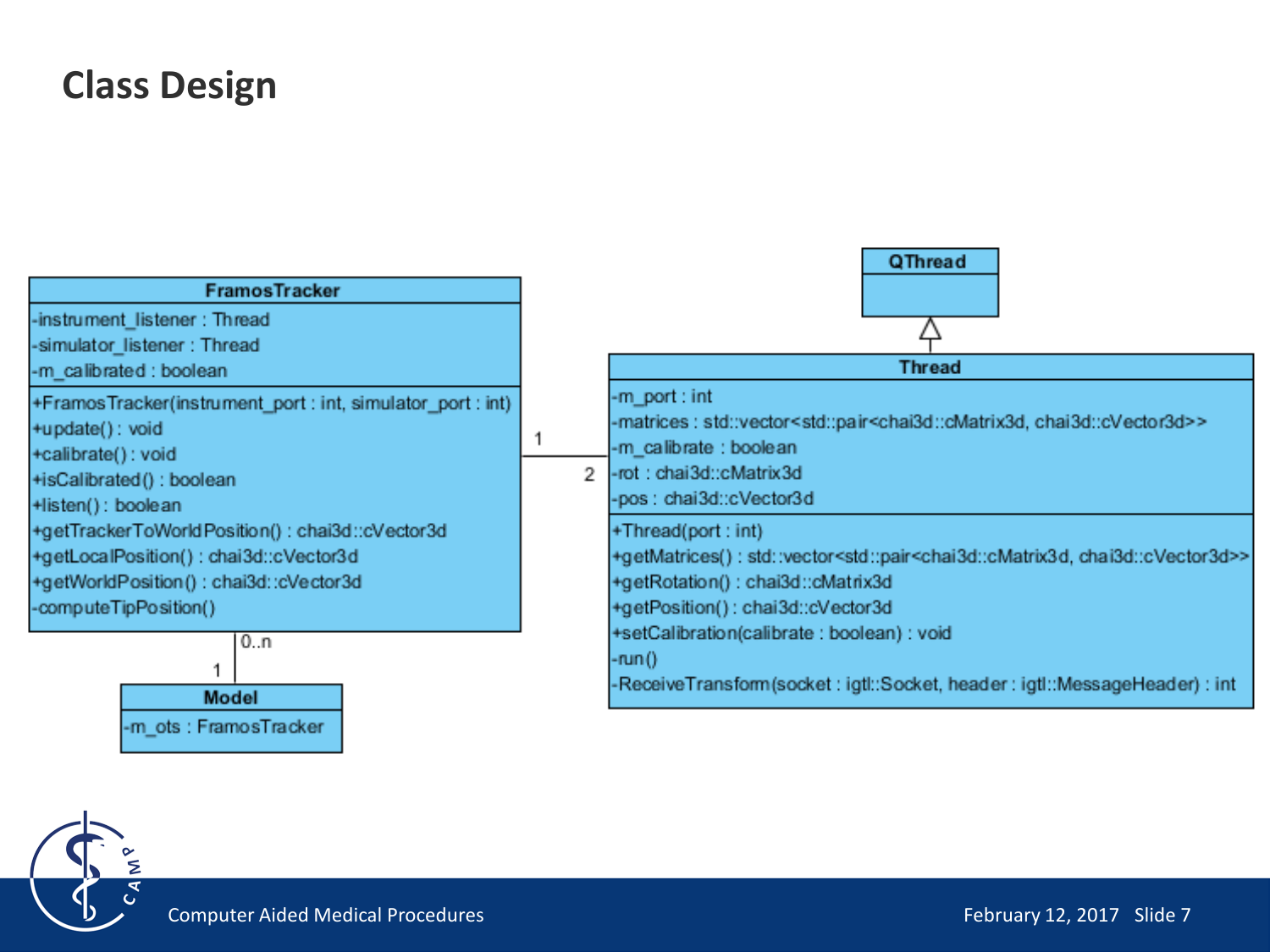**Setup**



### Instrument with markers





Computer Aided Medical Procedures February 12, 2017 Slide 8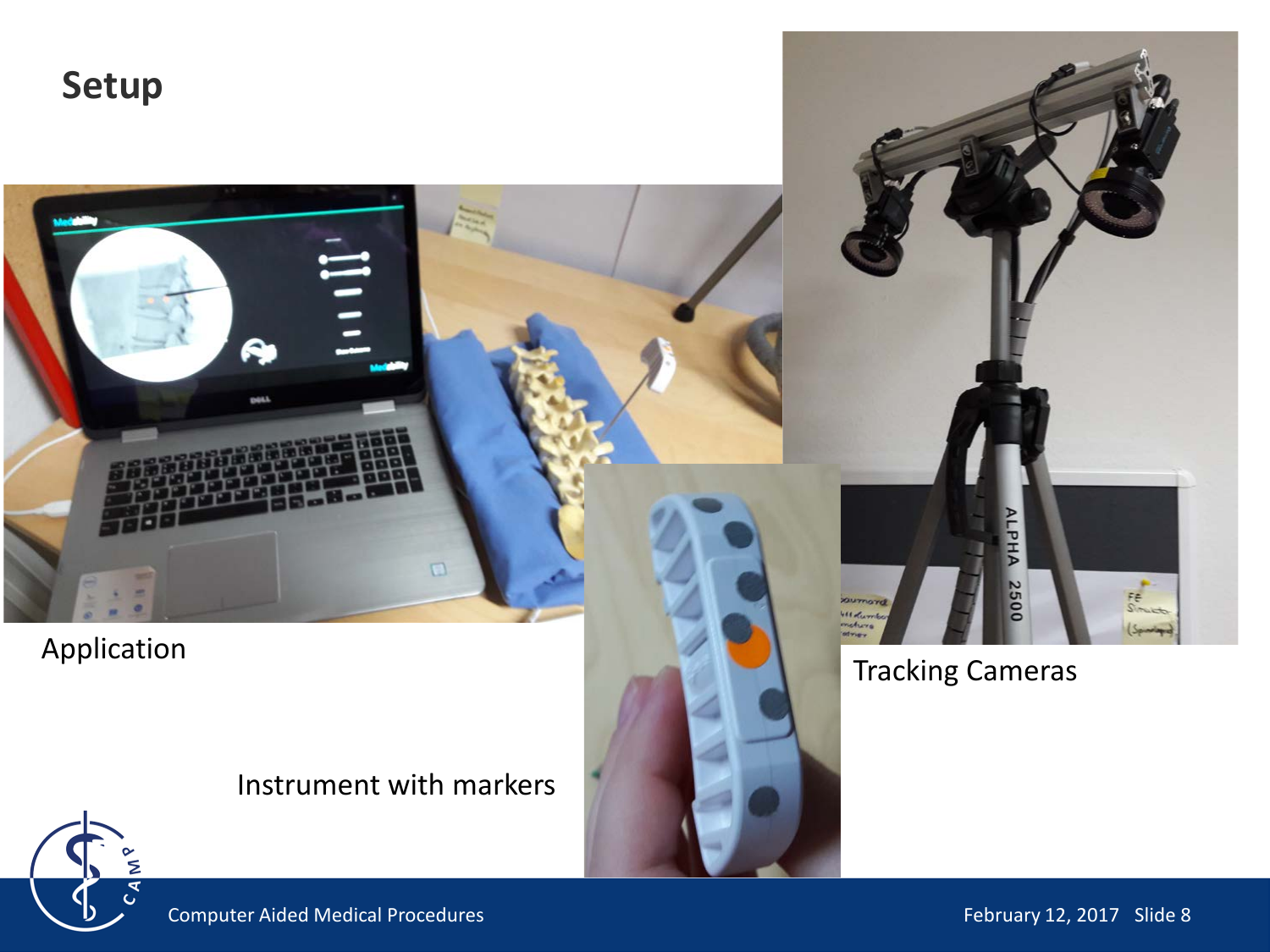### **Demo**

b



Computer Aided Medical Procedures February 12, 2017 Slide 9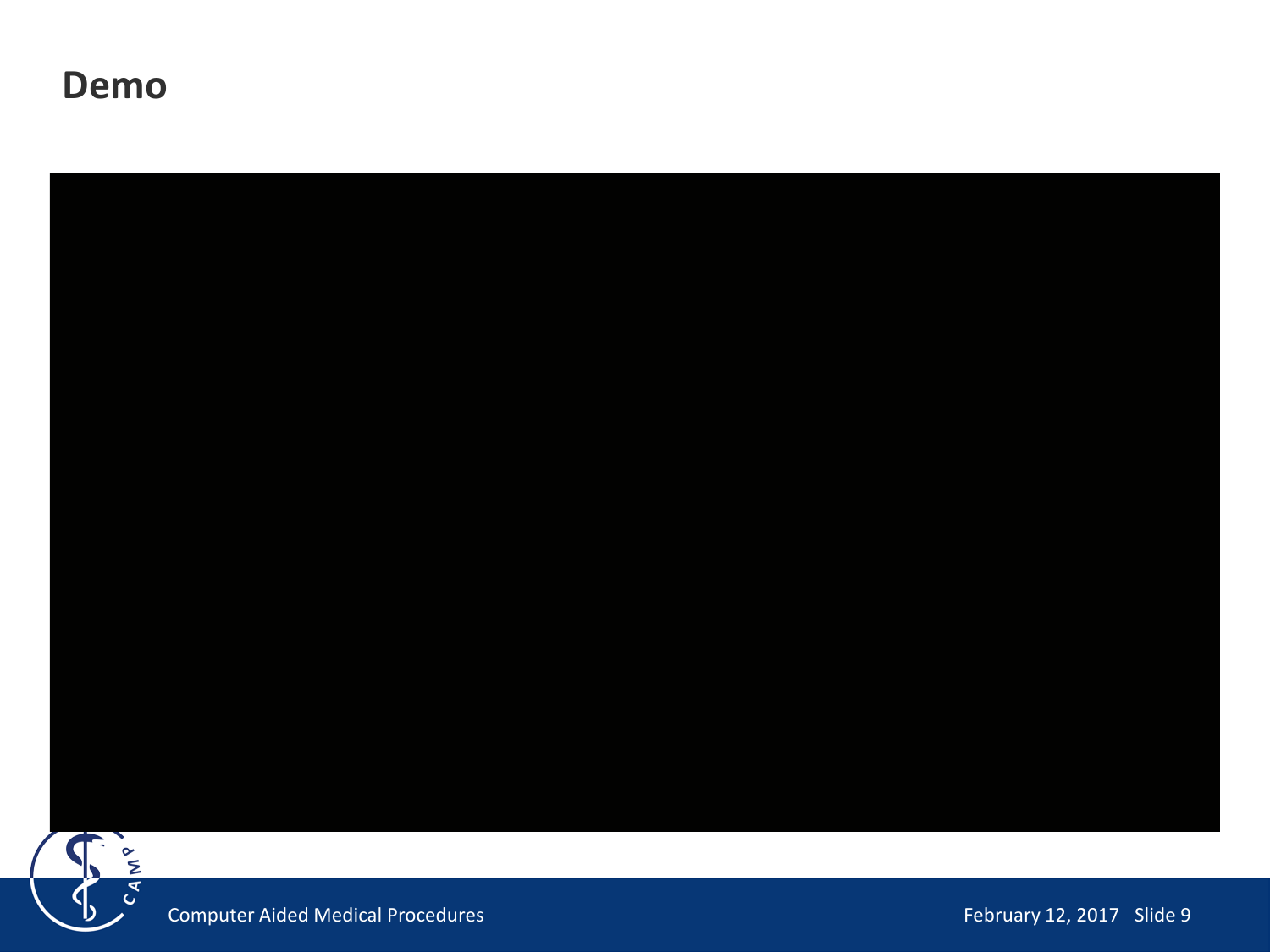# **Future Work**

- More testing
- Tracking of multiple instruments
- Non-rigid tracking